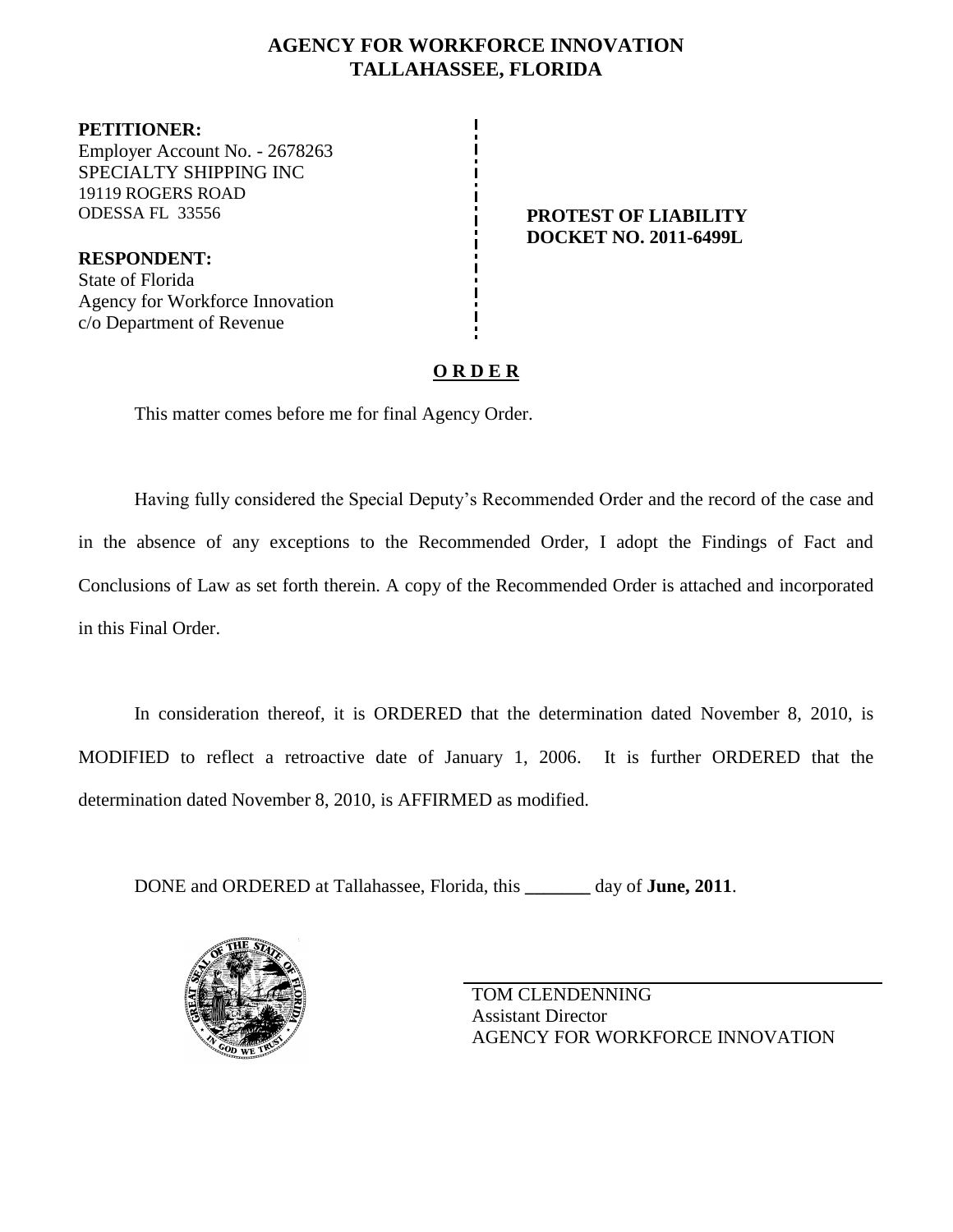### **AGENCY FOR WORKFORCE INNOVATION Unemployment Compensation Appeals**

MSC 345 CALDWELL BUILDING 107 EAST MADISON STREET TALLAHASSEE FL 32399-4143

### **PETITIONER:**

Employer Account No. - 2678263 SPECIALITY SHIPPING INC ATT: GREG HUTCHENS 19119 ROGERS ROAD ODESSA FL 33556

> **PROTEST OF LIABILITY DOCKET NO. 2011-6499L**

**RESPONDENT:**

State of Florida Agency for Workforce Innovation c/o Department of Revenue

# **RECOMMENDED ORDER OF SPECIAL DEPUTY**

TO: Assistant Director Agency for Workforce Innovation

This matter comes before the undersigned Special Deputy pursuant to the Petitioner's protest of the Respondent's determination dated November 8, 2010.

After due notice to the parties, a telephone hearing was held on April 14, 2011. The Petitioner, represented by its accountant, appeared and testified. The Petitioner's president and the Petitioner's vice president testified as witnesses. The Respondent, represented by a Department of Revenue Tax Specialist II, appeared and testified. The Joined Party appeared and testified.

The record of the case, including the recording of the hearing and any exhibits submitted in evidence, is herewith transmitted. Proposed Findings of Fact and Conclusions of Law were not received.

#### **Issue:**

Whether services performed for the Petitioner by the Joined Party constitute insured employment, and if so, the effective date of liability, pursuant to Section 443.036(19), 443.036(21); 443.1216, Florida Statutes.

Whether the Petitioner's corporate officers received remuneration for employment which constitutes wages, pursuant to Sections 443.036(21), (44), Florida Statutes; Rule 60BB-2.025, Florida Administrative Code.

### **Findings of Fact:**

1. The Petitioner is a subchapter S corporation which operates a business as an agent to transport boats for the Petitioner's customers. The Petitioner's president has been active in the operation of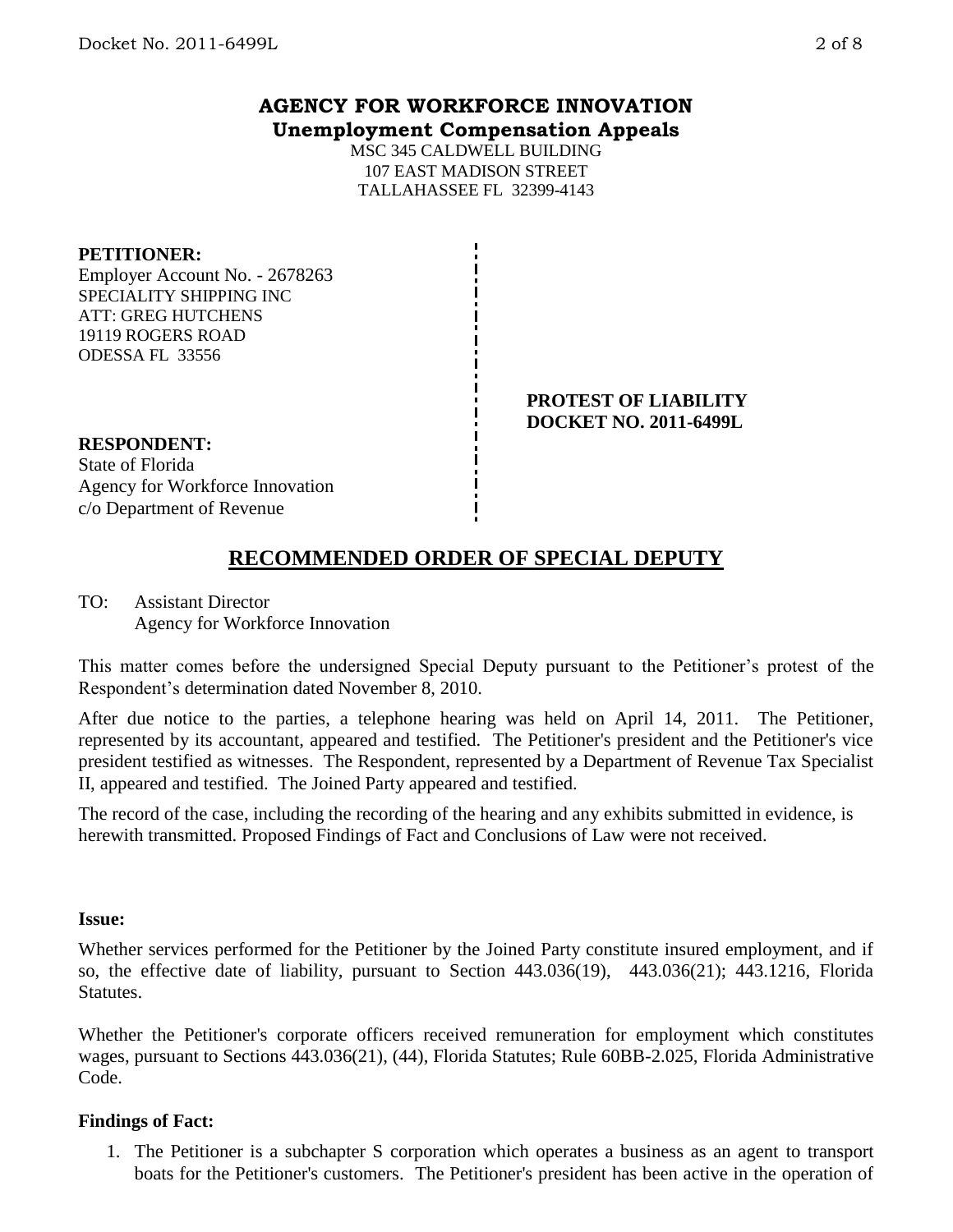the business since 2000. The Petitioner has realized a profit from operations and the president has derived income from the business.

- 2. The Joined Party is an individual with over thirty years experience as a mortgage banker. In 2007 the Joined Party was seeking employment and responded to a newspaper help wanted advertisement placed by the Petitioner. The Petitioner's president interviewed the Joined Party for the position of agent. The president explained that the Petitioner would train the Joined Party and that the Joined Party would be responsible for contacting prospective customers through sales leads provided by the Petitioner to arrange for the transportation of boats. The Joined Party would be paid a straight commission beginning at 30% and increasing to 40% after one year.
- 3. The Joined Party accepted the Petitioner's offer of work and signed an *Agent Agreement* and a *Non-Competition Agreement* on December 4, 2007. The *Agent Agreement* provides that the Joined Party is responsible for marketing the Petitioner's services and will undertake all duties, acts, and obligations necessary for the complete performance of such responsibilities in accordance with the specifications set forth in the Agreement. The Agreement provides that the Joined Party will be paid in accordance with the Petitioner's commission schedule and that the Petitioner will give the Joined Party thirty days notice of any change in the commission rate. No other benefits or remuneration of any kind will be paid by the Petitioner and the Joined Party will be responsible for payment of social security and income taxes.
- 4. The *Agent Agreement* provides that the Joined Party is an independent contractor and not an employee of the Petitioner. The Agreement states that the Joined Party shall not bind, or attempt to bind, the Petitioner in any manner and that the Joined Party has no authority to enter into any contract or agreement on behalf of the Petitioner. The Petitioner is solely responsible for the collection of all revenues due from customers,
- 5. The *Agent Agreement* provides that either party may terminate the Agreement at any time, with or without cause, by giving thirty day's written notification of intent to terminate. The Agreement states that it shall terminate at 12:01 AM on January 10, 2008, unless terminated sooner.
- 6. The *Non-Competition Agreement* provides that the Petitioner will train the Joined Party concerning the methods, content, and operation of certain duties consisting of work assignments that may change from time to time as directed by the Petitioner. In consideration for the training provided by the Petitioner the Joined Party is prohibited from releasing the information provided in the training and prohibited from competing directly or indirectly with the Petitioner either as an employee, employer consultant, contractor, principal, partner, stockholder, or in any other individual or representative capacity, engage or participate in any business that is in competition in any manner whatever with the Petitioner while employed with the Petitioner. The *Non-Competition Agreement* also prohibits the Joined Party from engaging or participating, directly or indirectly, in any business located in the continental United States, "that is in competition with the business of the Employer for a period of one (2) (sic) years." In the event of a breach of the *Non-Competition Agreement* by the Joined Party the Agreement provides that the Joined Party shall pay the Petitioner \$100,000 or at the option of the Petitioner a sum of \$10,000 per month for the period of time that the Joined Party is in violation of the Agreement.
- 7. During the Joined Party's first two weeks of work he was required to report to the Petitioner's office for training which was provided by the Petitioner's Vice President of Sales. The Petitioner provided the Joined Party with training manuals and instructed him how to do the work, how to work the leads provided by the Petitioner, how to quote the Petitioner's services, and how to process the contracts. After the Joined Party satisfactorily completed the training he was allowed to work from home doing telephone sales. The Joined Party was required to have a computer and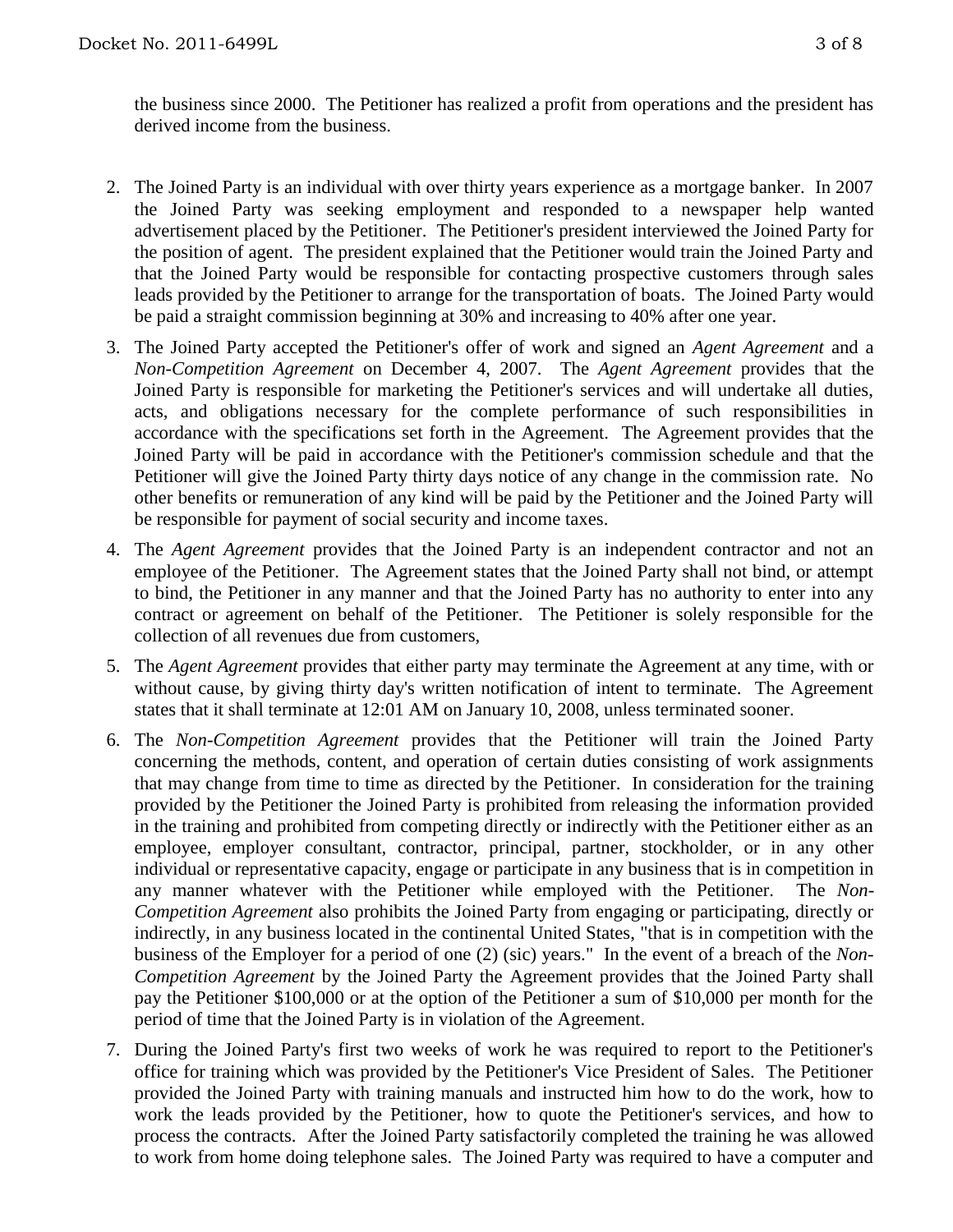a telephone when working from home. The Petitioner provided the Joined Party with computer software and a database.

- 8. The Joined Party was required to come in to the Petitioner's office every Tuesday for a mandatory sales meeting. He was also required to perform some work in the office which he usually performed in conjunction with the days he attended the sales meetings.
- 9. The Joined Party's immediate supervisor was the Petitioner's president. The Joined Party was required to keep the Petitioner informed on the progress of his work and had to give periodic updates on the leads that were provided by the Petitioner. The Joined Party was not required to meet a sales quota, however, the president warned the Joined Party about the Joined Party's lack of production. The Petitioner provided guidance to the Joined Party concerning sales techniques and work habits.
- 10. Generally, the Petitioner has three agents performing services for the Petitioner. All of the agents perform services under the same terms and conditions with the exception of the commission percentage. The commission structure generally starts at 30% of the Petitioner's profit but the Petitioner may choose to pay a higher rate based on experience. Although the commission rate generally starts at 30% the Petitioner generally increases the commission rate to 40% and then 50% based on the length of time employed. The agents are paid on the fifteenth of the month following the month in which the work is completed. The Petitioner does not reimburse the agents for any expenses in connection with the work. The agents are not paid to attend the mandatory sales meetings, however, the Petitioner usually treats the agents to lunch on the days that the meetings are held. No taxes are withheld from the pay and no fringe benefits such as health insurance are provided. At the end of each year the Petitioner reports the earnings of each agent on Form 1099-MISC as nonemployee compensation.
- 11. The Joined Party was aware that he was not allowed to perform services for a competitor of the Petitioner and was aware that he was not allowed to perform boat transportation as a self employed individual. The Joined Party has a boat captain's license and on two occasions he had an opportunity to transport a boat to another location by sailing the boat to that location. He approached the Petitioner and requested permission to be allowed to transport the boats. His requests were granted by the Petitioner's president. He did not perform any other services for a competitor or for himself during the time that he worked for the Petitioner.
- 12. The Joined Party was required to personally perform the work and the Joined Party never hired anyone to perform the work for him.
- 13. Although the *Agent Agreement* states that the Agreement will terminate on January 10, 2008, the Agreement remained in force. It was the Petitioner's unwritten and unstated intent to have the Agreement automatically renew unless it was terminated by either party.
- 14. The last commission check which the Petitioner issued to the Joined Party was on February 19, 2010. During the following six months the Joined Party attempted to make sales but was not successful. As a result the Petitioner terminated the Joined Party.
- 15. The Joined Party filed an initial claim for unemployment compensation benefits effective September 5, 2010. His filing on that date established a base period from April 1, 2009, through March 31, 2010. When the Joined Party did not receive credit for his earnings with the Petitioner a *Request for Reconsideration of Monetary Determination* was filed and an investigation was issued to the Department of Revenue to determine if the Joined Party performed services for the Petitioner as an employee or as an independent contractor.
- 16. The Department of Revenue discovered that a previous determination had been made addressing the status of a secretary. The determination held that the Petitioner was liable for payment of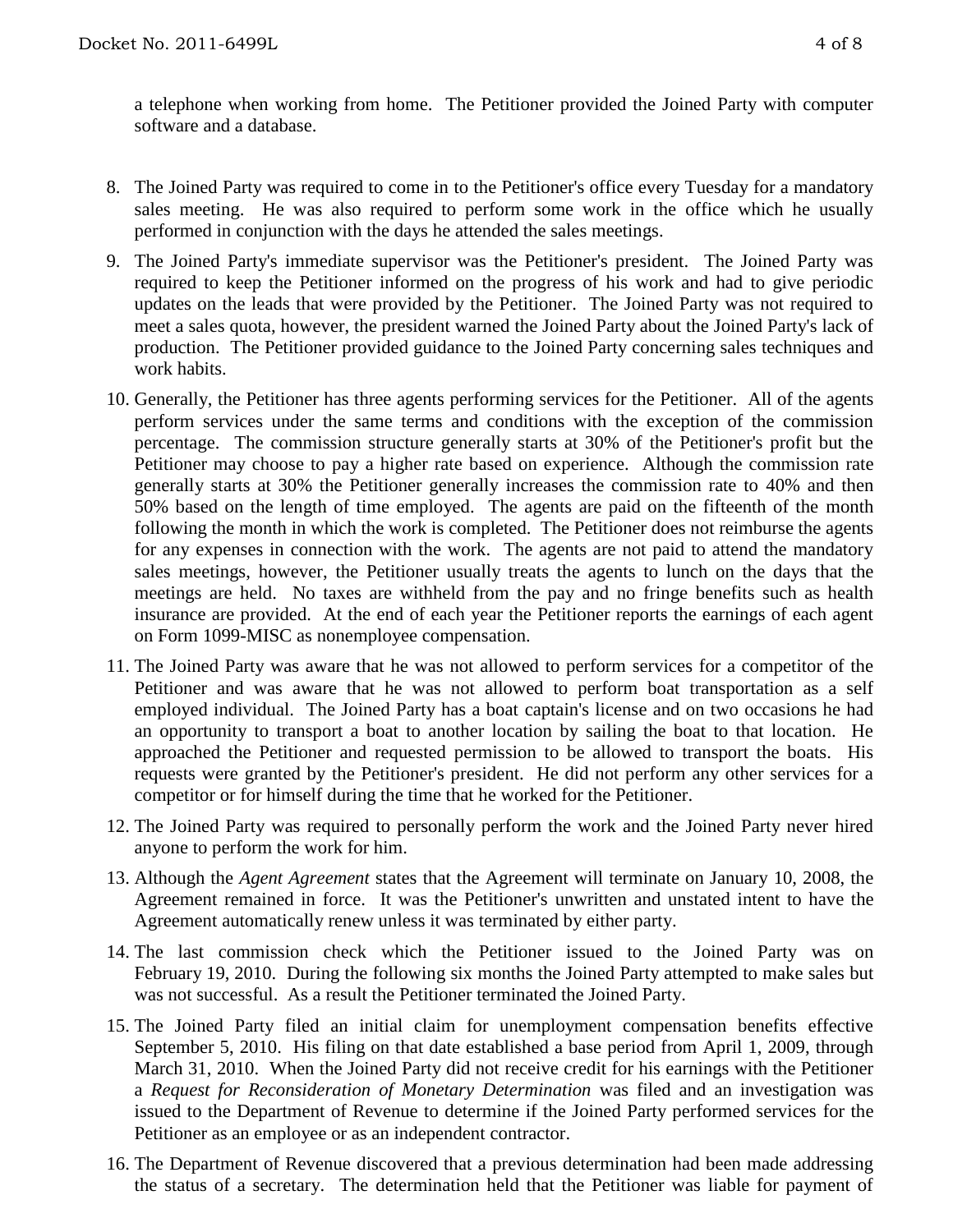unemployment compensation tax effective January 1, 2005. The Petitioner reported the wages paid to the secretary in 2005 and inactivated the account in September 2005. The secretary, as well as one other salaried employee, still work for the Petitioner. The Petitioner has not reported the earnings of the employees, the earnings of the corporate officers, or the earnings of the agents.

17. On November 8, 2010, the Department of Revenue issued a determination which holds that the Joined Party, performing services as an agent, is the Petitioner's employee. The determination also holds that corporate officers are employees by statute and, as such, the wages of corporate officers are reportable. The determination is retroactive to April 1, 2008. The Petitioner filed a timely protest.

### **Conclusions of Law:**

- 18. The issue in this case, whether services performed for the Petitioner by the Joined Party as an agent constitute employment subject to the Florida Unemployment Compensation Law, is governed by Chapter 443, Florida Statutes. Section 443.1216(1)(a)2., Florida Statutes, provides that employment subject to the chapter includes service performed by individuals under the usual common law rules applicable in determining an employer-employee relationship.
- 19. The Supreme Court of the United States held that the term "usual common law rules" is to be used in a generic sense to mean the "standards developed by the courts through the years of adjudication." United States v. W.M. Webb, Inc., 397 U.S. 179 (1970).
- 20. The Supreme Court of Florida adopted and approved the tests in 1 Restatement of Law, Agency 2d Section 220 (1958), for use to determine if an employment relationship exists. See Cantor v. Cochran, 184 So.2d 173 (Fla. 1966); Miami Herald Publishing Co. v. Kendall, 88 So.2d 276 (Fla. 1956); Magarian v. Southern Fruit Distributors, 1 So.2d 858 (Fla. 1941); see also Kane Furniture Corp. v. R. Miranda, 506 So.2d 1061 (Fla. 2d DCA 1987).
- 21. Restatement of Law is a publication, prepared under the auspices of the American Law Institute, which explains the meaning of the law with regard to various court rulings. The Restatement sets forth a nonexclusive list of factors that are to be considered when judging whether a relationship is an employment relationship or an independent contractor relationship.
- 22. 1 Restatement of Law, Agency 2d Section 220 (1958) provides:
	- (1) A servant is a person employed to perform services for another and who, in the performance of the services, is subject to the other's control or right of control.
	- (2) The following matters of fact, among others, are to be considered:
		- (a) the extent of control which, by the agreement, the business may exercise over the details of the work;
		- (b) whether or not the one employed is engaged in a distinct occupation or business;
		- (c) the kind of occupation, with reference to whether, in the locality, the work is usually done under the direction of the employer or by a specialist without supervision;
		- (d) the skill required in the particular occupation;
		- (e) whether the employer or the worker supplies the instrumentalities, tools, and the place of work for the person doing the work;
		- (f) the length of time for which the person is employed;
		- $(g)$  the method of payment, whether by the time or by the job;
		- (h) whether or not the work is a part of the regular business of the employer;
		- (i) whether or not the parties believe they are creating the relation of master and servant;
		- (j) whether the principal is or is not in business.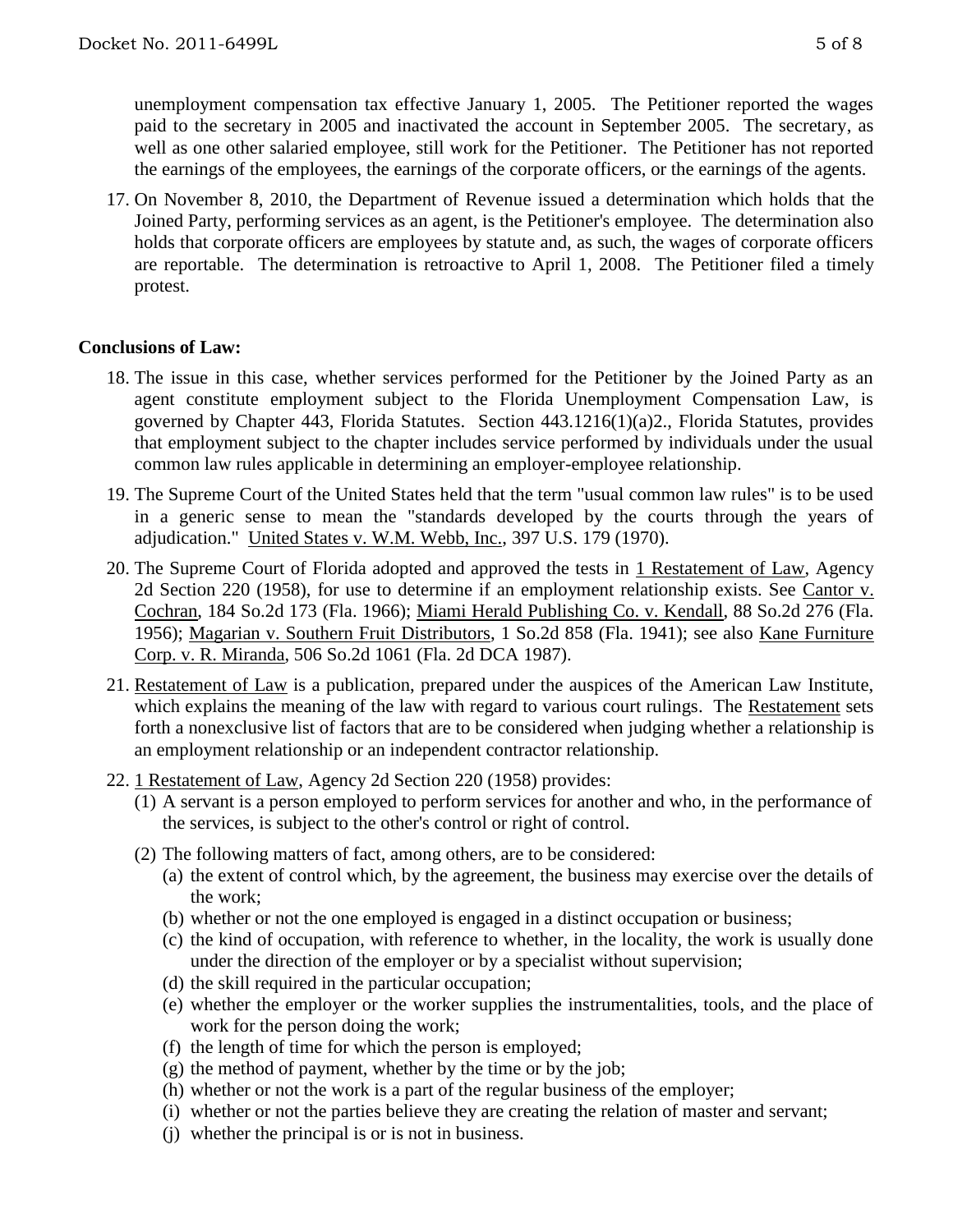- 23. Comments in the Restatement explain that the word "servant" does not exclusively connote manual labor, and the word "employee" has largely replaced "servant" in statutes dealing with various aspects of the working relationship between two parties.
- 24. In Department of Health and Rehabilitative Services v. Department of Labor & Employment Security, 472 So.2d 1284 (Fla. 1<sup>st</sup> DCA 1985) the court confirmed that the factors listed in the Restatement are the proper factors to be considered in determining whether an employer-employee relationship exists. However, in citing La Grande v. B&L Services, Inc., 432 So.2d 1364, 1366 (Fla.  $1<sup>st</sup>$  DCA 1983), the court acknowledged that the question of whether a person is properly classified an employee or an independent contractor often cannot be answered by reference to "hard and fast" rules, but rather must be addressed on a case-by-case basis.
- 25. The Petitioner's business is to act as an agent for the Petitioner's customers to procure transportation for the customers' boats. The Joined Party's assigned responsibilities included contacting the prospective customers from leads provided by the Petitioner to market the Petitioner's services. The work performed by the Joined Party was not separate and distinct from the Petitioner's business but was in integral and necessary part of the Petitioner's business.
- 26. The parties entered into an *Agent Agreement* which states that the Joined Party is an independent contractor and not an employee of the Petitioner. A statement in an agreement that the existing relationship is that of independent contractor is not dispositive of the issue. Lee v. American Family Assurance Co. 431 So.2d 249, 250 (Fla. 1st DCA 1983). The Florida Supreme Court commented in Justice v. Belford Trucking Company, Inc., 272 So.2d 131 (Fla. 1972), "while the obvious purpose to be accomplished by this document was to evince an independent contractor status, such status depends not on the statements of the parties but upon all the circumstances of their dealings with each other." In <u>Keith v. News & Sun Sentinel Co.</u>, 667 So.2d 167 (Fla. 1995) the Florida Supreme Court held that in determining the status of a working relationship, the agreement between the parties should be examined if there is one. The agreement should be honored, unless other provisions of the agreement, or the actual practice of the parties, demonstrate that the agreement is not a valid indicator of the status of the working relationship.
- 27. It was not shown that any special knowledge or skill was necessary for the Joined Party to perform work for the Petitioner as an agent. The greater the skill or special knowledge required to perform the work, the more likely the relationship will be found to be one of independent contractor. Florida Gulf Coast Symphony v. Florida Department of Labor & Employment Sec., 386 So.2d 259 (Fla. 2d DCA 1980)
- 28. The Petitioner paid the Joined Party a commission based on the Petitioner's profit from the Joined Party's sales. The Petitioner controlled the commission rate. Section 443.1217(1), Florida Statutes, provides that the wages subject to the Unemployment Compensation Law include all remuneration for employment including commissions, bonuses, back pay awards, and the cash value of all remuneration in any medium other than cash. The fact that the Petitioner chose not to withhold payroll taxes from the pay does not, standing alone, establish an independent contractor relationship.
- 29. The Petitioner provided both initial and on-going training concerning how to perform the work. Training is a method of control because it specifies how a task is to be performed. The Joined Party was supervised by the Petitioner's president who warned the Joined Party concerning work performance and provided guidance concerning the Joined Party's sales techniques and work habits.
- 30. The Joined Party performed services for the Petitioner for a period in excess of two and one-half years. Ether party could terminate the relationship at any time without incurring liability for breach of contract. The commission structure established by the Petitioner was based on length of service and it appears to be an inducement designed to create longevity. These facts reveal an at-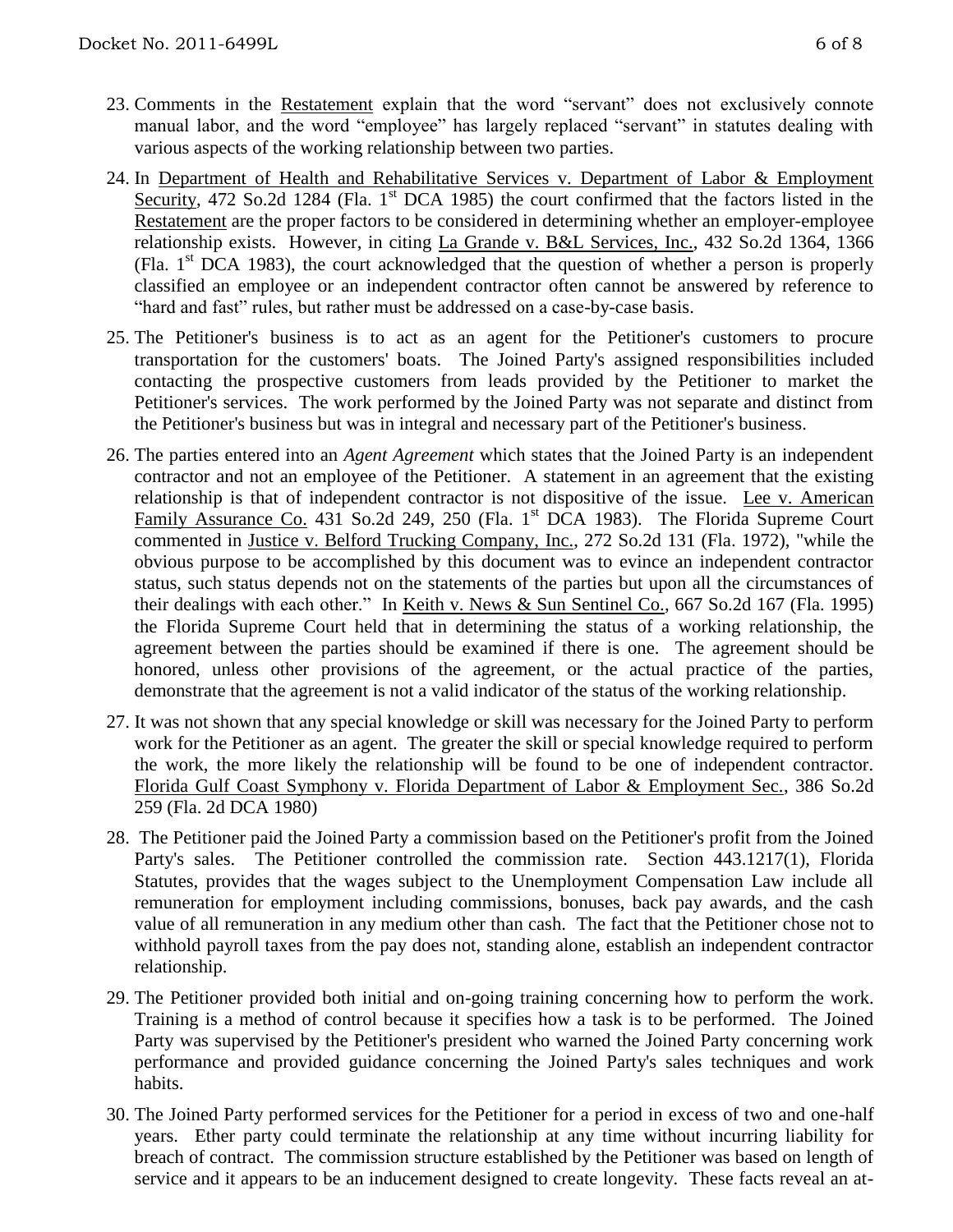will relationship of relative permanence. In Cantor v. Cochran, 184 So.2d 173 (Fla. 1966), the court in quoting 1 Larson, Workmens' Compensation Law, Section 44.35 stated: "The power to fire is the power to control. The absolute right to terminate the relationship without liability is not consistent with the concept of independent contractor, under which the contractor should have the legal right to complete the project contracted for and to treat any attempt to prevent completion as a breach of contract."

- 31. The "extent of control" referred to in Restatement Section 220(2)(a), has been recognized as the most important factor in determining whether a person is an independent contractor or an employee. Employees and independent contractors are both subject to some control by the person or entity hiring them. The extent of control exercised over the details of the work turns on whether the control is focused on the result to be obtained or extends to the means to be used. A control directed toward means is necessarily more extensive than a control directed towards results. Thus, the mere control of results points to an independent contractor relationship; the control of means points to an employment relationship. Furthermore, the relevant issue is "the extent of control which, by the agreement, the master may exercise over the details of the work." Thus, it is the right of control, not actual control or actual interference with the work, which is significant in distinguishing between an independent contractor and an employee. Harper ex rel. Daley v. Toler, 884 So.2d 1124 (Fla. 2nd DCA 2004).
- 32. The Petitioner exercised control over the Joined Party by providing training concerning how the work was to be performed. The Petitioner provided sales leads and required the Joined Party to report on the progress of each lead. Although no sales quota was established the Petitioner warned the Joined Party concerning the lack of production, the sales techniques, and the Joined Party's work habits. These facts reveal that the Petitioner had the right to exercise significant control over the means and manner in which the Joined Party performed the work.
- 33. It is concluded that the services performed for the Petitioner by the Joined Party as an agent constitute insured employment. The determination of the Department of Revenue holds that the Petitioner's liability is retroactive to April 1, 2008. However, the Joined Party began performing services for the Petitioner on December 4, 2007. In addition, the Petitioner's corporate president has been performing services for the Petitioner since 2000 but has never reported any wages for the president.
- 34. Section 443.1216(1)(a)1., Florida Statutes, provides that the employment subject to the Unemployment Compensation Law includes a service performed by an officer of a corporation.
- 35. Section 443.036(20)(c), Florida Statutes provides that a person who is an officer of a corporation, or a member of a limited liability company classified as a corporation for federal income tax purposes, and who performs services for the corporation or limited liability company in this state, regardless of whether those services are continuous, is deemed an employee of the corporation or the limited liability company during all of each week of his or her tenure of office, regardless of whether he or she is compensated for those services. Services are presumed to be rendered for the corporation in cases in which the officer is compensated by means other than dividends upon shares of stock of the corporation owned by him or her.
- 36. In Spicer Accounting, Inc. v. United States, 918 F.2d 90 (9<sup>th</sup> Cir. 1990), the court determined that dividends paid by an S corporation to an officer of the corporation who performed services for the business, were wages subject to federal employment taxes, including federal unemployment compensation taxes. The court relied upon federal regulations which provide that the "form of payment is immaterial, the only relevant factor being whether the payments were actually received as compensation for employment."